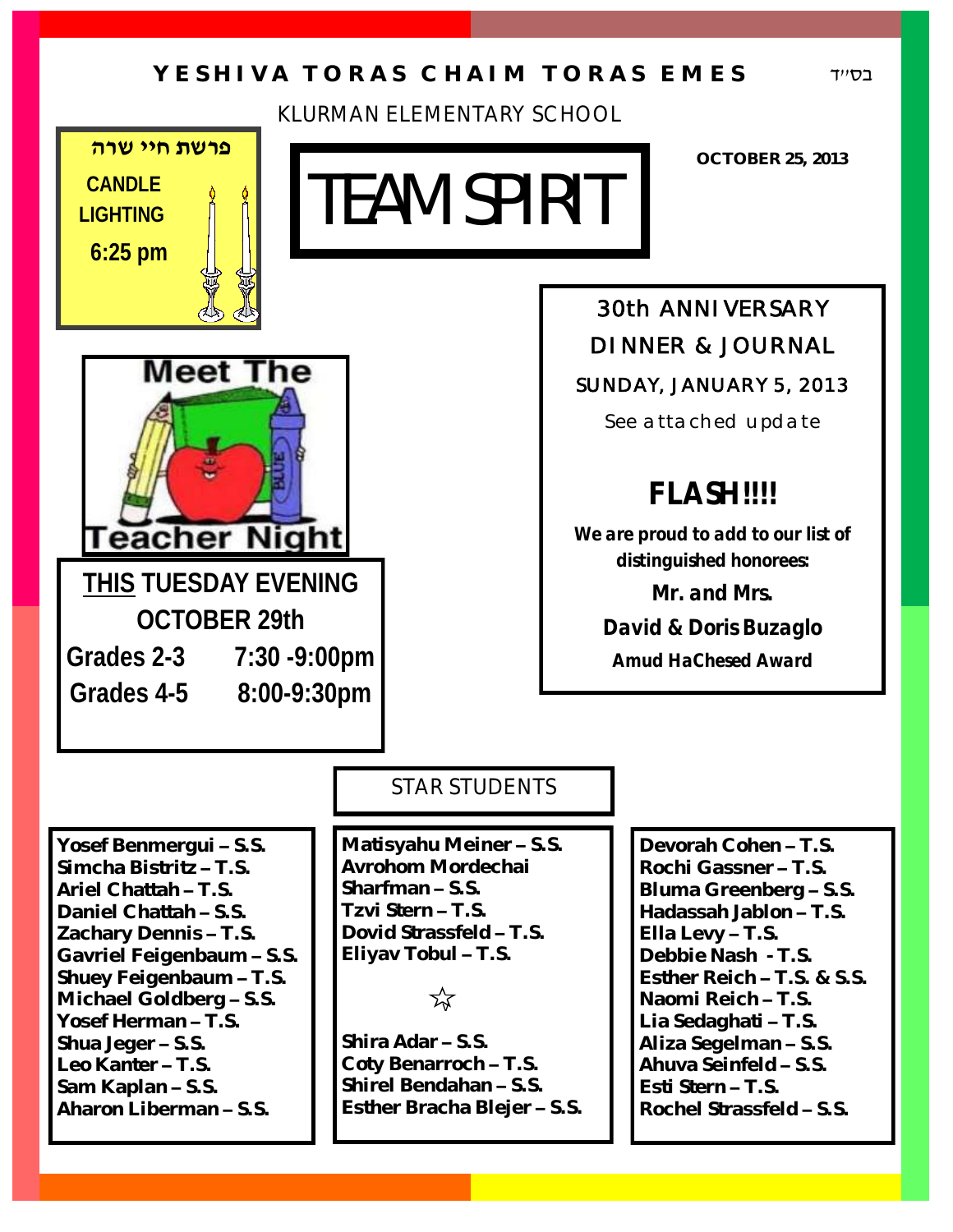TEAM PLAYERS

**Yossi Druin Asher Goldenberg Leo Kanter Sam Kaplan Dovid Laks Yitzchak Mercado Ari Mergui Natan Mizrahi Yosef Ness Avrohom Mordechai Weiner**

**Ariella Balgley Sarah Buzaglo Shoshana Cohen Miriam Leah Elkayam Hadassa Goldenberg Shira Goldenberg Abby Heller Hadassah Jablon Rivka Jablon Rebecca Katz Tehila Klecky Mijal Mizrahi**

**Penina Pomper Shira Richmond Elisheva Sharfman Ayelet Siev Batsheva Roth Esti Weinberger**

Last week's question and answer:

Where in the Parsha does Hashem ask Himself a question?

*- ''וה' אמר המכסה אני מאברהם אשר אני עושה" asks Hashem*

*"Will I hide from Avraham what I am about to do?"*  $(r, \pi)$ 

## **This week's question:**

**Which two cities in ישראל ארץ have numbers as part of their name?** 

**(Hint: One is in this week's Parsha and one is in last week's)**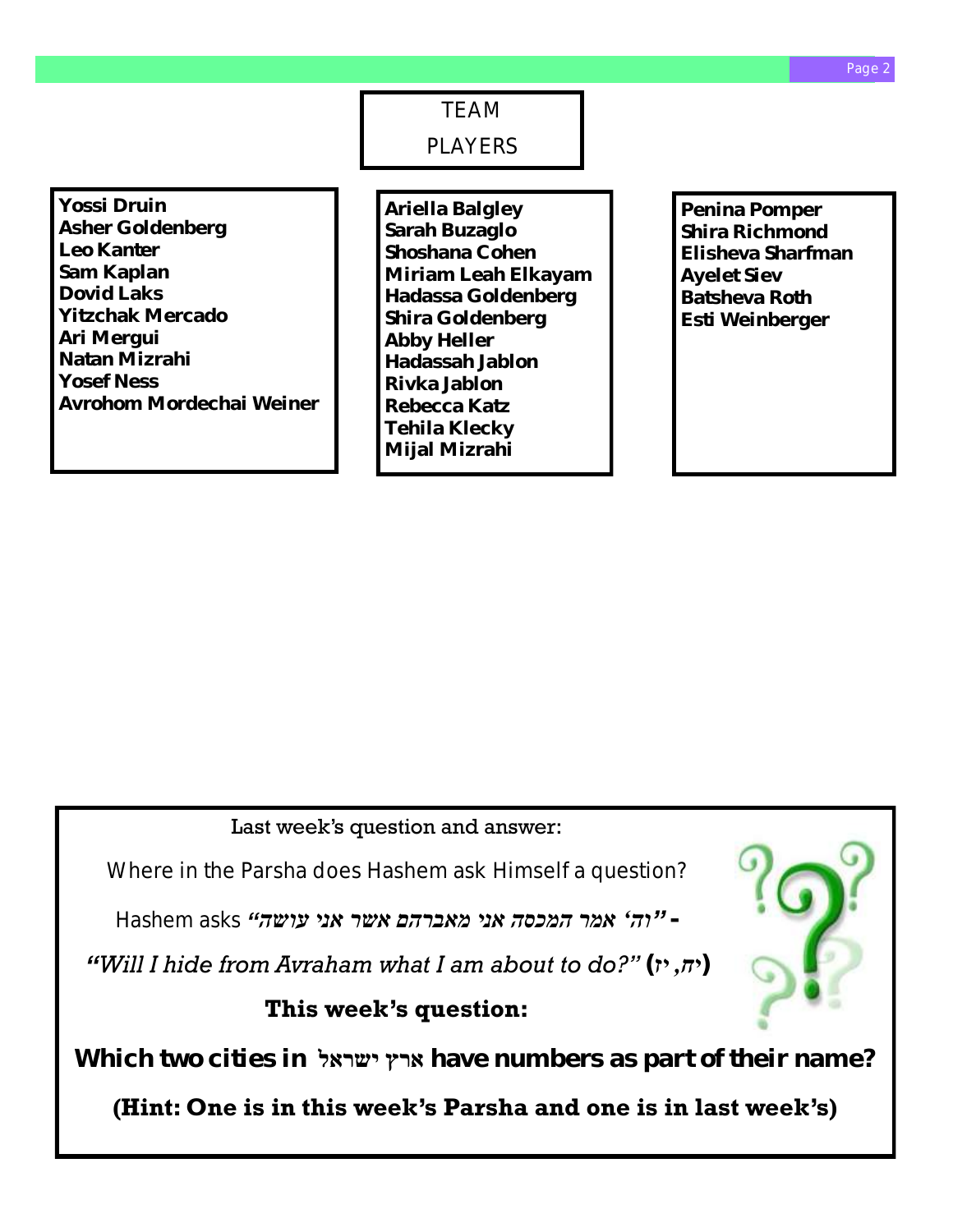# **MAZEL TOV**



T o Mr. and Mrs. Michael Rottman and family on the engagement of their daughter, our alumna, Tobi to Dovid Bain of New York.

T o Rabbi and Mrs. Heshy Riesel and family on the birth of a grandson, born to their son Eli and Nechama.



T o Mr. and Mrs. George Meza and family on the birth of a son.



o Rabbi and Mrs. Dovi Katz and family on the birth of a daughter.

## **REFUAH SHELAIMA**

**Chaim Yosef ben Rus Mina Yehudis bas Masouda Yaakov ben Rachel Aharon Dovid ben Chaya Tinok ben Dina Esther bas Chaya Sara Yitzchok Shmuel ben Pesha Sara Yitzchok Reuven ben Malka Tzvi Zelig ben Chasya Rochel Galit bas Ruma Rivka bas Minnie Dovid ben Rochel**



# **MISHNAYOS LEARNING**

W e are looking forward to the beginning of our Annual Limud



Mishnayos Project - extra curricular learning for boys grades 3-5. The project will run from Rosh Chodesh Kislev until Purim Katan.

If you would like to sponsor the boys' learning of hundreds of Mishnayos as a zechus for an ill or departed friend or relative, please contact Rabbi Baumann. Sponsorships begin at \$100. Tizku L'Mitzvos!

# **GET READY TO READ!**

T he Book Fair is coming November 7-15. Detailed information coming soon.

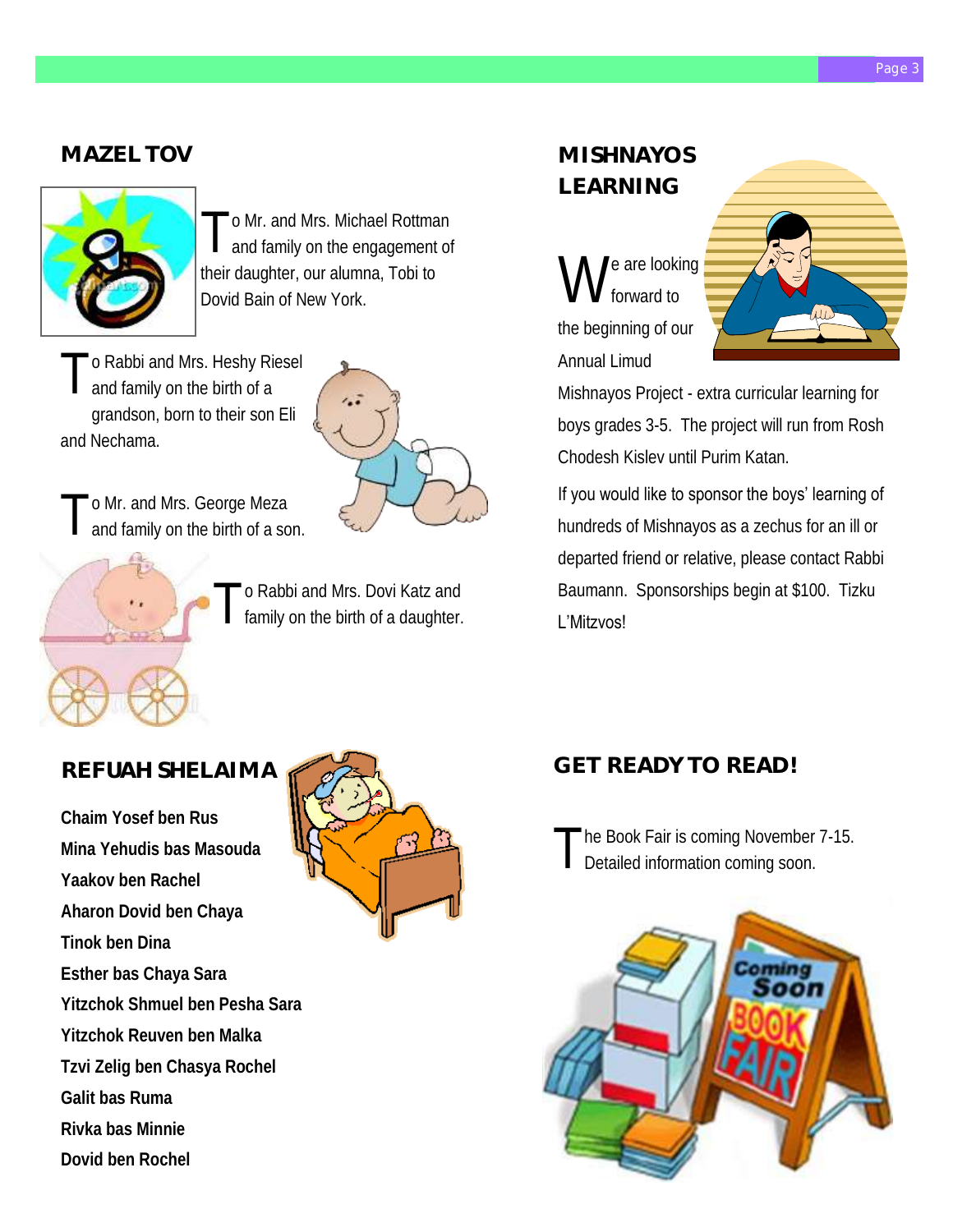

*Erev Shabbos Parashas Chayei Sarah 5774*

Dear Parents,

Roshei HaYeshiva Rabbi Binyomin Luban Rabbi Yisroel Y. Niman Rabbi Mordechai Palgon

Founding Rosh HaYeshiva Rabbi Bentzion Chait

Principal Rabbi Kalman Baumann

Secular Studies Principal Dr. Deborah Lerer

**Assistant Principal** Rabbi Noam Grossman

President Dr. Allan I. Jacob

President Dr. Jonathan Rubin

Vice President Rabbi Moshe Lehrfield Most thoughtful parents give a great deal of consideration as to how to educate and train their children about money. There are many facets to this question, and in fact, a lot does ride on taking the proper approach.

The beginning of this week's *Parsha* offers us a valuable insight into the proper Torah attitude towards money. When *Avraham* agrees to purchase the *Meoras Hamachpeila* from *Efron* as a burial plot for *Sarah* for an exorbitant sum, the *Ramban* describes *Avraham's* response to *Efron's* stipulation as *Nedivus Lev* – *Generosity of Heart (Bereishis 23:15)*. Our *Rosh HaYeshiva, HaGaon HaRav Alter Chanoch Henach Leibowitz, zt'l*, asked: Why is the *Ramban* describing *Avraham's* acquiescing to pay *400 Shekels* for the *Cave of Machpeila* an act of generosity? It was a business deal! *Avraham* had no choice but to pay such a large amount because he wanted a specific piece of real estate*, Efron* was the sole owner of the desired property, and he could and did charge what he wanted. Generosity is usually a description of an act performed when one could choose to give less – there was no such option for *Avraham* in this transaction.

The *Rosh HaYeshiva zt'l* answered that in truth, the *Ramban* is referring to *Avraham's* attitude. *Avraham* didn't get upset at *Efron*, or grow frustrated over the poor deal he transacted. Money is a tool to achieve a desired result. If it takes less money to achieve it, that's nice, but if it takes more money, so be it. *Avraham* focused on what he was getting, in this case an eternal heritage for the Jewish People, and not on the particulars of the means to achieve it – the transaction with *Efron*. With this in mind, *Avraham* was able to hand over such a large sum of money, once he was convinced of the fact that there was no other option, with a generosity of spirit – he used the amount of money necessary to purchase what he needed and he was most pleased with the successful conclusion of the arrangement.

-continued-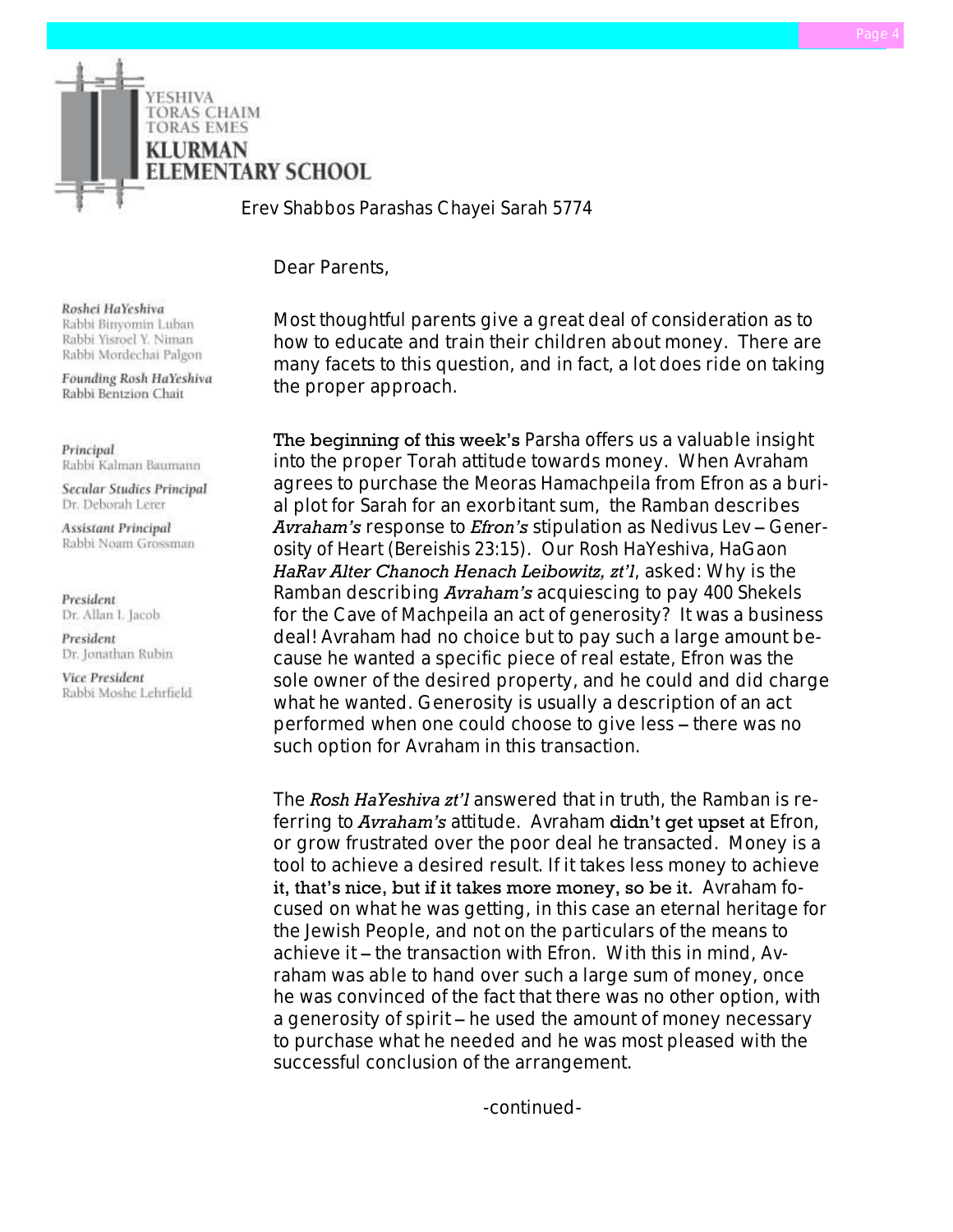page 2

This attitude is the key to a proper relationship to money. As *Rabbi Noach Orlowek, Shlita*, says – **money is technical, not emotional.** People's problems with money stem from ascribing additional meaning to money. Money, they think, is status, power, prestige, self-image. People determine their self-worth by how much money they have, which explains the deep emotional distress that occurs when people lose much of their money. However, money is not you! A person's intrinsic worth has nothing to do with the size of his or her bank account . Money is a tool for acquiring what you need, for fulfilling your life's mission. If you have more of it, you are able to acquire more of your wants and needs. If you have a small amount you either take action to get more money (legally, of course), or figure out how to do with less.

Effective, positive *Chinuch* about money follows this guideline. A weekly allowance is a good idea, because a child gets used to the idea of how money can be used, managed and protected. Birthday money can be targeted towards purchasing a long sought after item. Starting a savings account is always a good idea, as long as it doesn't get too much attention or prominence in the child's life. Of greatest importance is the parents' role modeling. They should not dwell on what wealthier people have or have just acquired, conveying a sense of jealousy or deprivation. If money is tight, they should not give off a sense of fear or foreboding. Children pick up nonverbal body language very strongly, even when nothing is actually said.

*Rav Yaakov Kamenetsky, zt'l* told his students that when he was raising his family in Europe and living in what we would call poverty, he never told his children they could not afford something. If there was an item they wanted or thought they must have but could not afford, his message to his children was – we don't need it. The *Kamenetsky* children did not grow up feeling they came from a poor family – they always had everything they needed!

Generosity is not limited to sharing your wealth with others. It starts with the attitude that *Hashem* looks after me and has blessed me with enough money to take care of myself and my family so I can then move on to focus on the really important things in life – *Torah, mitzvos, chesed* and raising our beautiful children to follow in *Avraham Avinu's* footsteps.

Have an enriching, satisfying *Shabbos*,

Rabbi Kalman Baumann Principal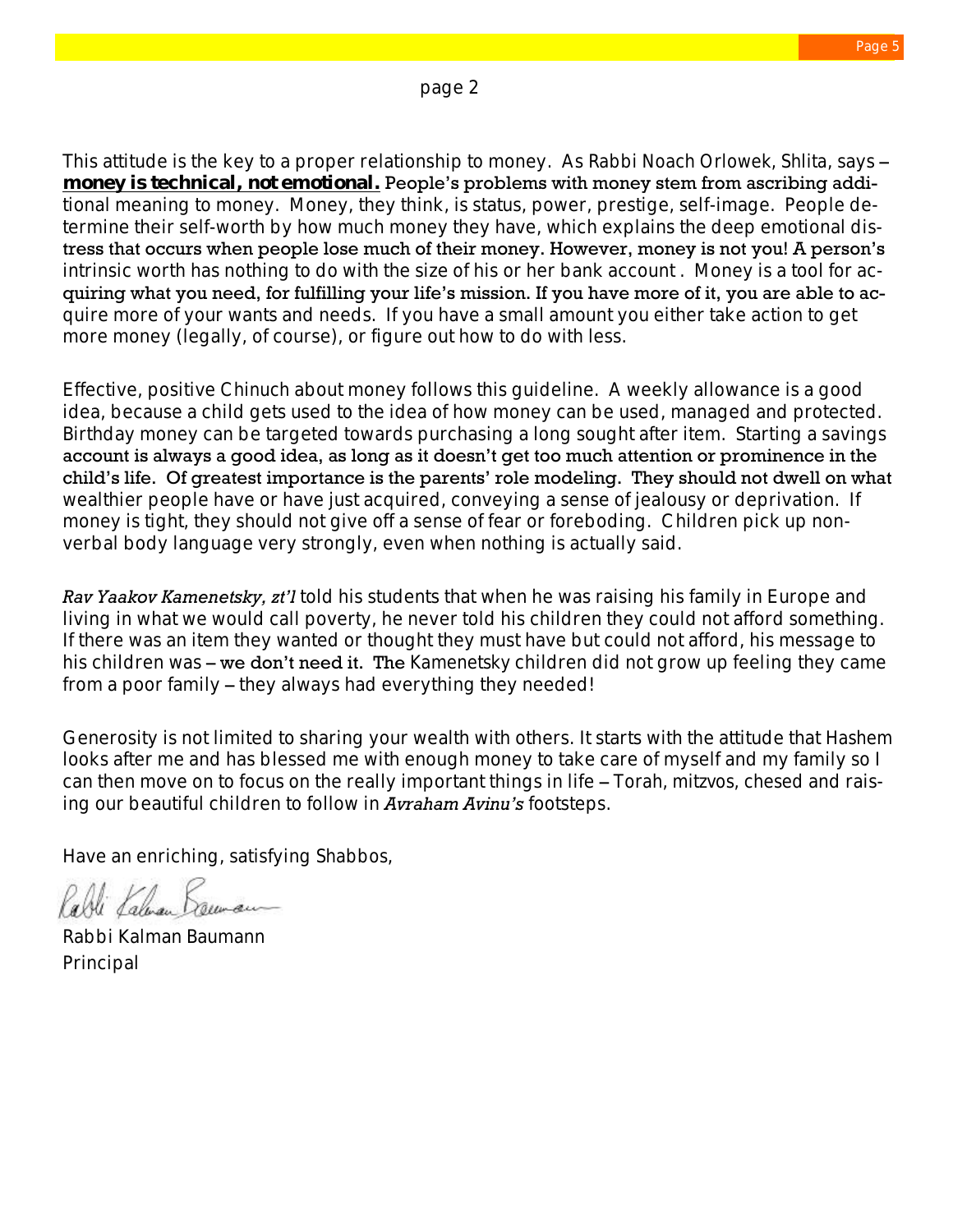Bais Medrash Zichron Ezra Dr. Abe Chames High School Rohr Middle School Kluman Elementary School Early Childhood Division

# Yeshiva Toras Chaim Toras Emes

Celebrating its 30th Anniversary is pleased to announce its Annual Dinner Journal Campaign

**Cuests of Honor** Rosh HaYeshiva and Rebbetzin

# Rabbi Yisroel Y. and Rochel Niman

Parents of the Year Award

Mr. and Mrs. Seth and Esther Entin

Let's meet the Entins....

Seth, sometimes known around town as "Shlomo", and his wife, Esther, have been involved with Toras Chaim Toras Emes since 1998. Together with their four children, Yaakov, Yitzi, Shmuel and Meira, they have been, and continue to be an integral part of the YTCTE family.

Born and raised here in South Florida, Seth attended the RASG Hebrew Academy and Talmudic University, after which he graduated with highest honors from the University of Miami Law School. An active member of our Board of Directors, Seth provides invaluable advice and guidance to our school. As a native Floridian, Seth can certainly attest to the enormous Torah growth he has witnessed over the years in our community. Besides being a long standing member of Young Israel of Greater Miami, Seth has set aside a daily commitment to learning in the NMB Community Kollel.

Seth is a Shareholder at the law firm of Greenberg Traurig PA, and practices in the area of international tax law. He has been awarded "top attorney in his field" by many prestigious legal publications and is a renowned speaker at tax conferences worldwide.

Esther's name has been synonymous with PTA activities in every one of our divisions. From her early years as an assistant in the Toras Emes Preschool, to president of PTA, Esther has taken great pride in being an active participant in all areas of her childrens' education. From mother/daughter luncheons, to Scholastic Book Fairs, there was no task too small or too great to tackle.

The Entins are prime examples of active parents who put their childrens' chinuch first and foremost on their list of priorities. As their children progress, Yaakov, in Ner Israel, Yitzy, in Keren BeYavne, Meira, in Bais Yaakov, and Shmuel, who is currently attending DACHS, we wish them continued growth and nachas from all their children.

Your generous response will make this our most successful campaign ever!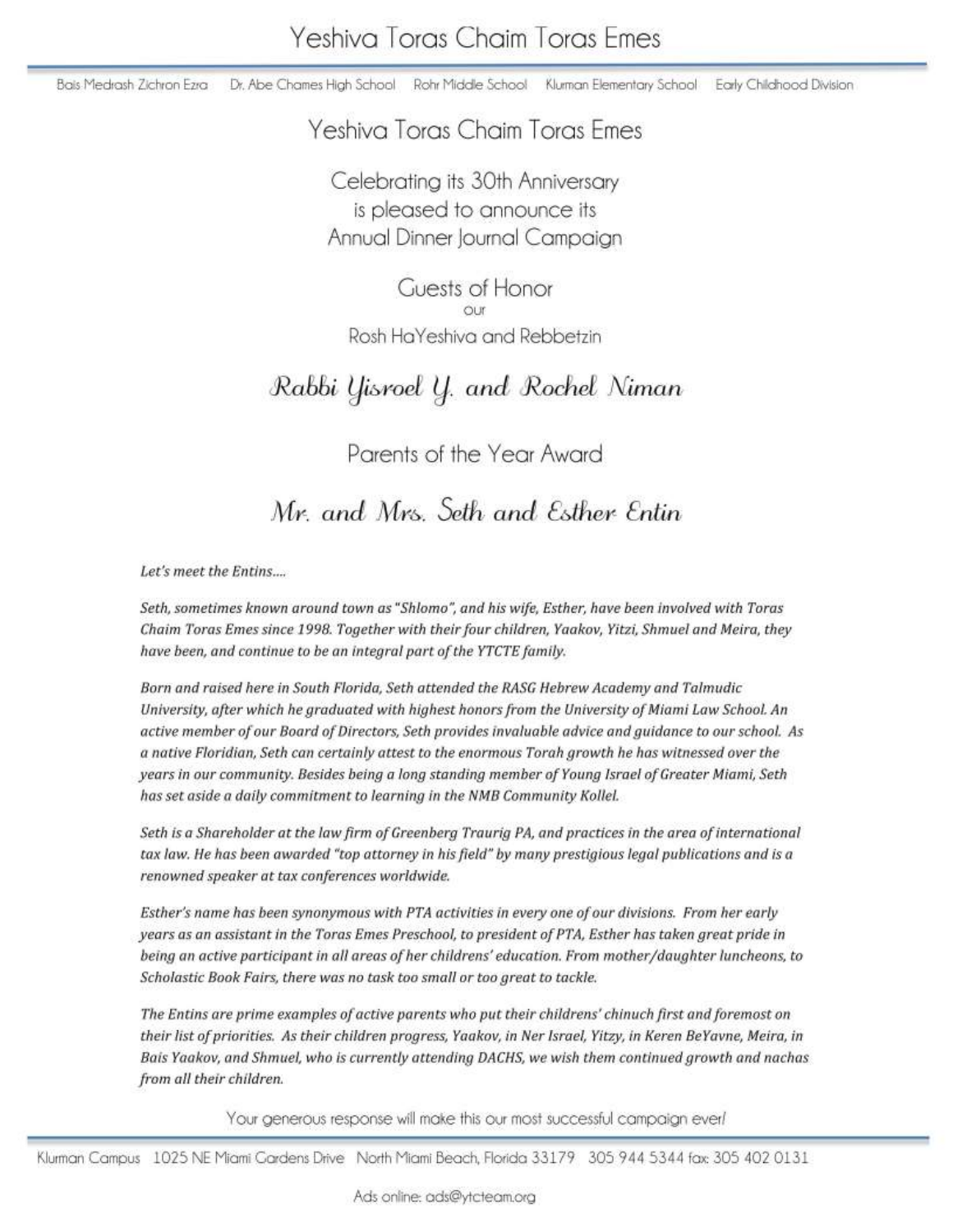**Personal Growth** 

# **Creating Ourselves**

When Hashem was ready to put the final touch on creation. He said: "Let us make man' (Genesis 1:26). For six days, Hashem alone had been bringing all of existence into being, from the most distant star down to the tiniest insect. Who was the 'us' in this final creation? With whom did He plan to share the task of creating man?

The answer is, He shared it with man himself, because man was destined to be unlike any other living thing in creation. The angels were created fully formed; animals, while they grow in size and strength, have essentially the same nature from birth until death. Only man was created 'unfinished.' He is a bundle of potential-G-d given strengths and weaknesses-and it is his task to "create" his own ultimate self. Parents, teachers and others may help, but each person

must use his own best effort to strive toward his perfection.

Take Inventory: Just as a builder is given wood and nails to construct a house, each of us is given certain talents and abilities to "create" the person Hashem intends for us to become. When you know what your tools are, you begin to understand where you should excel. As a great rabbi once said, "Woe to the person who doesn't know his weaknesses. But double woe to someone who doesn't know his strengths." What are three tools you specifi-

#### **Effective Prayer**

You've been selected to

sit in the Oval Office and tell

the President exactly what

the Jewish community wants

and needs from the govern-

ment. You have one hour of

his time, and there's a lot to

cover. So, you meticulously

Preparing for That

**Important Meeting** 

plan what

you'll say.

and every

day when we

daven, we

have three

important

meet-

ings with a

Each

#### **Torah Tools for Personal Growth**

Inspiration Ideas

**Excellence** 

÷

**Success** 

cally have been given to finish the job of "creating yourself?"

Suggestion: Find a role model that has excelled using your particular strengths. Ask that person how he applied these strengths to achieve what he has. Adapted from: "Let Us Make Man," by Rabbi Abraham Twersky with permission from C.I.S.

#### **Family Project**

בס״ד

# The Best Learning Partner

When 18-year-old Leah Grossberger<sup>\*</sup> of Monsey left for Seminary in Israel she knew she'd be learning with many bright, motivated women. But she didn't know that one of them would be her grandmother, Mrs. Weinbaum\* who lived in Jerusalem. Leah recounts: The principal told us to buy "A Lesson a Day" and learn it with a chavrusa. I noticed it at my grandmother's house, and we decided to learn it together every night for a few minutes."

Says Mrs. Weinbaum:"I'm reading this sefer for the third time, but it's more meaningful studying together. We've established a special relationship working toward improving ourselves.<sup>\*</sup>

"Through learning together each night, we've become much closer," says Leah. But the benefit is even greater, because Chazal say that learning from a grandparent compares to learning Torah directly from Sinai.

Family Project: Take any sefer that can be easily broken down into short learning segments, and learn it for a few minutes a day with a family member.

> \*Names have been changed  $-CCHF$

**Published for Toras Emes Academy of Miami** by the Chofetz Chaim **Heritage Foundation** 

In honor of my Aishes Chayil<br>Riva Leah (Robin) With love.<br>Yosef (Joe) Andisman

"Making something of ourselves."

power f a r above that of the President. We depend on Hashem for everything from our next breath to our financial success to our ability

Part of a Series on Preparing for Prayer to raise and marry off our children. Yet, when we walk into the "meeting" unprepared, we lose out on the precious opportunity to plead for these causes. Here, so much more so than in the Oval Office, planning is essential. Chazal tell us that the key to developing a higher level of concentration and connection to the words we pray is to be prepared. And it only takes a minute.

Think of what you want to request each time you daven: Does someone need a refuah? Is someone childless or jobless? What do you want for your own life, your marriage, your children? If you stop to verbalize your requests in your mind before starting to daven, and concentrate on a specific one each time, your tefillos will have a sharper focus and more power than ever.  $-CCHF$